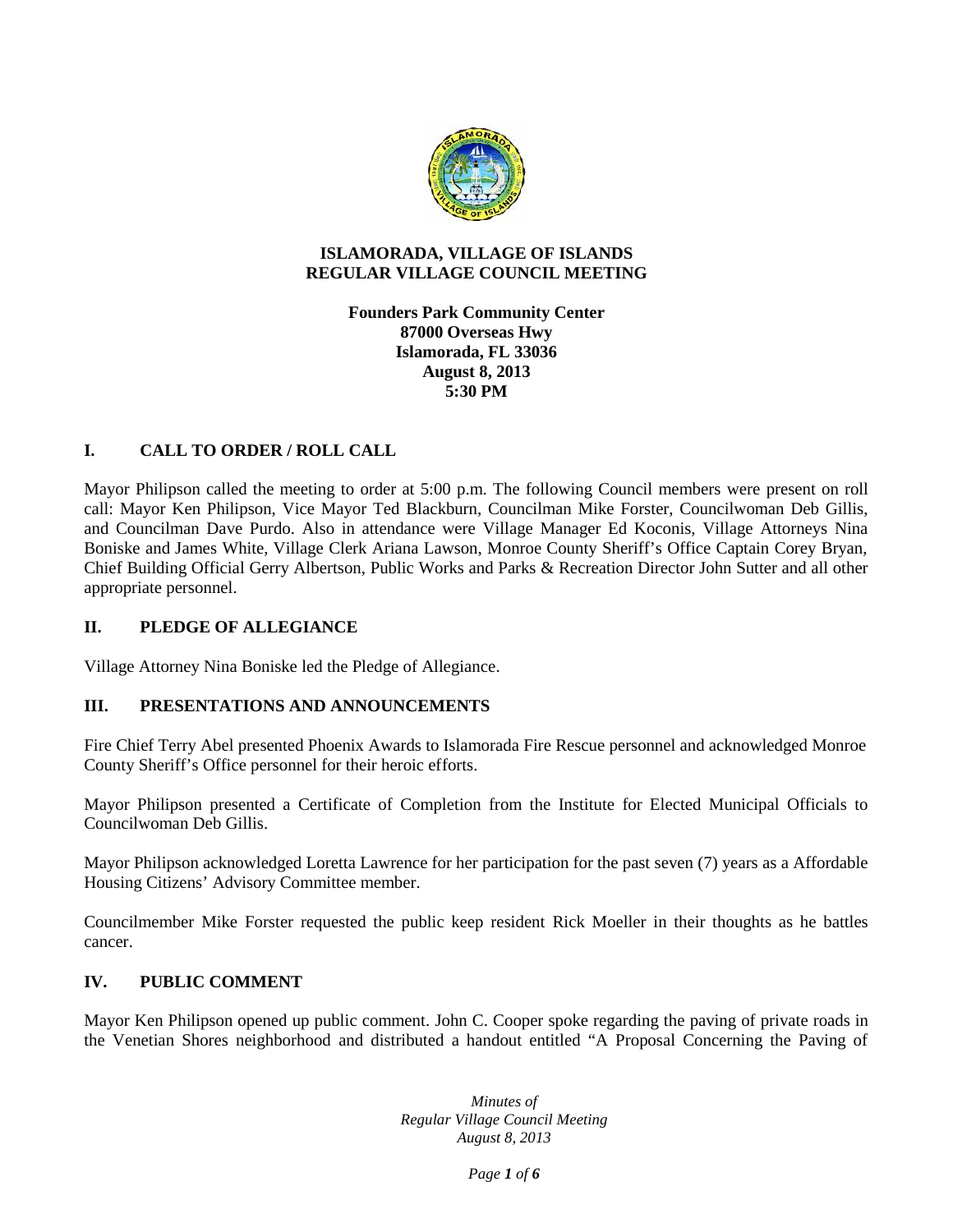Venetian Shores Roads." Hank Paurowski suggested Venetian Shores homeowners be issued a credit toward paving. Doug Rabe encouraged Council to provide full overlay Village-wide. Joe Robinson spoke regarding the difference between grinder pump systems and vacuum sewer systems, requesting Council consider allowing homeowners to utilize vacuum pump systems if they desire such. Pat Dodson inquired why the bayside community of Coral Cove has to use grinder pumps while ocean side communities do not, requesting the neighborhood be treated as a condominium association with one connection fee. John Schoppe expressed gratitude to the Islamorada Fire Rescue personnel whom he credited with recently saving his life. David Makepeace commended Wade Trim, Inc. for their services to the Village but suggested that the change from vacuum pump to grinder pump technology in certain Upper Matecumbe Key neighborhoods may be the result of a possible design flaw. Alex Agurcia requested greater transparency with regard to individual homeowner costs associated with the wastewater system installation. Myles Milander spoke as a homeowner and President of the Coral Cove neighborhood association regarding grinder pumps. Patty Dodson signed up for public comment but declined to speak. Mayor Philipson closed public comment.

### **V. AGENDA: Request for Deletion / Emergency Additions**

There were no emergency additions or deletions.

#### **VI. CITIZENS' ADVISORY COMMITTEE UPDATES**

**A.** Workforce Affordable Housing Citizens' Advisory Committee (Vice Chair Keith Douglass)

Committee Vice Chair Keith Douglass delivered the Workforce Affordable Housing Citizens' Advisory Committee update to Council. Mr. Douglass reported that the Committee wishes to seek Community Development Block Grant (CDBG) funding for home improvements including sewer hookups. Council directed the Village Manager to have staff research the funding opportunity and bring back grant information at the next Regular Village Council Meeting.

David Makepeace delivered a Water Quality Improvement Citizens' Advisory Committee update. Mr. Makepeace reported that the Committee wishes to apply for grant funding to address stormwater issues, and that the Committee suggests increasing the stormwater assessment to pay for such improvements and to show a good faith commitment by the Village to granting agencies. Mr. Makepeace also reported that the Committee unanimously voted to recommend retention of Wade Trim, Inc. as the Village's Owner's Representative throughout the duration of the wastewate3r engineering project.

#### **VII. CONSENT AGENDA**

Councilwoman Gillis requested Tabs 2 and 4 be pulled for further discussion. Mayor Philipson requested Tab 3 be pulled for discussion.

- **A.** Resolution Approving Interlocal Agreement between Monroe County, Florida **TAB 1** and Islamorada, Village of Islands for Fiscal Year 2013-2014 Boating Improvement Not to Exceed \$20,000 for the Islamorada Buoy Maintenance Program
- **B.** Resolution Approving Florida Department of Environmental Protection Florida **TAB 2** Recreation and Development Assistance Program FRDAP Grant, DEP Agreement No. A4286, for the Key Tree Cactus Preserve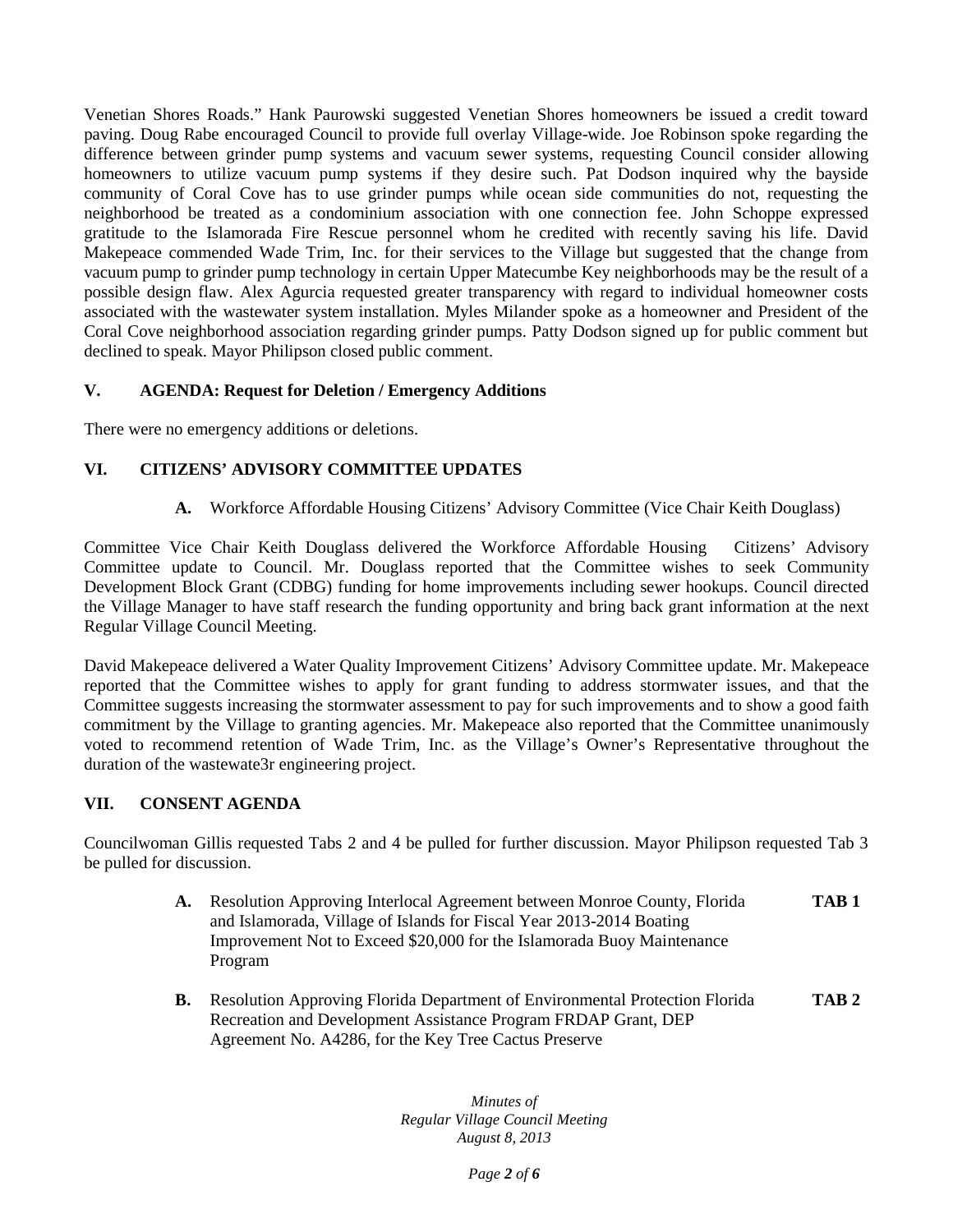Councilwoman Deb Gillis offered a motion to approve the resolution. Councilman Mike Forster seconded the motion. Council voted all in favor. The motion passed 5-0.

> **C.** Resolution Approving Commitment of \$100,000 of General Fund Unassigned **TAB 3** Fund Balance for Canal Restoration Project Costs

At Council's request, Environmental Planner Susan Sprunt clarified the project timeline. Mayor Philipson opened public comment. David Guardino requested additional information regarding the proposed canal restoration. David Makepeace spoke in support of the proposed project and financial commitment. Councilwoman Deb Gillis offered a motion to approve the resolution with a change from "not-to-exceed" to "up to" with regard to the financial commitment. Mayor Ken Philipson seconded the motion. Council voted all in favor. The motion passed 5-0.

> **D.** Proposal for CityView 2013 Change Order #1 to Expedite the Project and **TAB 4** Provide Additional Services

James White read the title of the resolution. Councilwoman Deb Gillis offered a motion to approve the resolution. Councilman Mike Forster seconded the motion. Council voted all in favor. The motion passed 5-0.

> **E.** Resolution Approving Debris Monitoring Services Agreement between the Village **TAB 5** And True North Emergency Management, LLC/Neel-Schaffer

Council returned to the remaining items on the Consent Agenda (Tabs 1 and 5). Mayor Ken Philipson called for public comment; there was none. Councilwoman Deb Gillis offered a motion to approve the consent agenda. Councilman Mike Forster seconded the motion. Council voted all in favor. The motion passed 5-0.

### **VIII. ORDINANCES**

No ordinances were presented for consideration.

#### **IX. QUASI-JUDICIAL**

Village Attorney James White explained to Council that Tabs 6 and 7 were related and as such would be discussed together. Mr. White read the title of the Tab 6 resolution and the Tab 7 ordinance. Village Clerk Ariana Lawson read the quasi-judicial oath and swore in the witnesses. Council disclosed all ex-part communications. Planner Jay Berenzweig presented the staff report for both Tabs 6 and 7.

Mayor Ken Philipson opened public comment. Sandi Williams, Allison Estape, Carlos Estape and Robert G. McClung spoke in opposition of the proposed amendments. Ms. Estape distributed a handout (Resident Opposition Exhibit "A") depicting the current site conditions. Mayor Philipson closed public comment.

> **A.** Future Land Use Map Amendment (FLRZ-12-06) Application for a Portion of **TAB 6** Property Located at Approximately MM 74.5

Councilwoman Deb Gillis offered a motion to deny the resolution. Vice Mayor Ted Blackburn seconded the motion. The motion passed 5-0.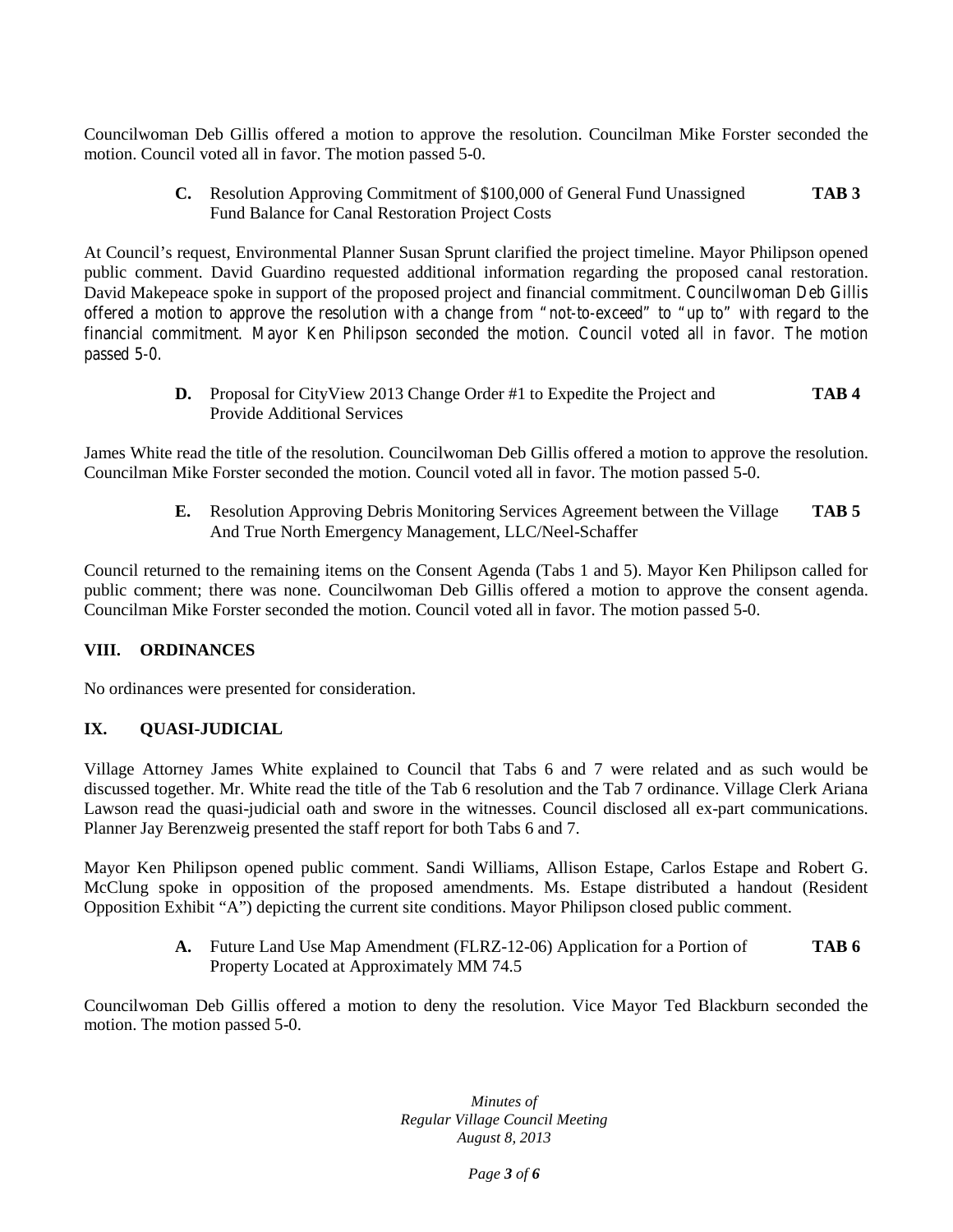**B.** Zoning Map Amendment (FLRZ-12-06) Application for a Portion of **TAB 7** Property Located at Approximately MM 74.5

Councilwoman Deb Gillis offered a motion to deny the resolution. Councilman Dave Purdo seconded the motion. The motion passed 5-0.

### **X. RESOLUTIONS**

**A.** Resolution Approving the Nonresidential Building Permit Allocation System **TAB 8** Ranking and Awards: Quarter 3 of 2013 (Closed Noon on July 31, 2013)

Village Attorney James White read the title of the resolution. Assistant Director of Planning Cheryl Cioffari presented the staff report. Mayor Ken Philipson called for public comment; there was none. Councilwoman Deb Gillis offered a motion to approve the resolution. Councilman Dave Purdo seconded the motion. The motion passed 5-0.

**B.** Annual Rate Resolution for Solid Waste Assessment **TAB 9**

Village Attorney James White read the title of the resolution. Finance Director Maria Aguilar presented the staff report. Mayor Ken Philipson called for public comment; there was none. Councilwoman Deb Gillis offered a motion to approve the resolution. Councilman Mike Forster seconded the motion. The motion passed 5-0.

> **C.** Annual Rate Resolution for the North Plantation Key Wastewater Assessment **TAB 10** Area

Village Attorney James White read the title of the resolution. Finance Director Maria Aguilar presented the staff report. Mayor Ken Philipson called for public comment; there was none. Councilwoman Deb Gillis offered a motion to approve the resolution. Councilman Mike Forster seconded the motion. The motion passed 5-0.

> **D.** Annual Rate Resolution for the North Plantation Key Supplemental Assessment **TAB 11** Area

Village Attorney James White read the title of the resolution. Finance Director Maria Aguilar presented the staff report. Mayor Ken Philipson called for public comment; there was none. Councilwoman Deb Gillis offered a motion to approve the resolution. Councilman Dave Purdo seconded the motion. The motion passed 5-0.

**E.** Annual Rate Resolution for Woods Corner Assessment Area **TAB 12**

Village Attorney James White read the title of the resolution. Finance Director Maria Aguilar presented the staff report. Council discussion ensued regarding the use of inclusionary funds to assist affordable housing residents with wastewater hookup assistance. Councilwoman Deb Gillis offered a motion to approve the resolution. Vice Mayor Ted Blackburn seconded the motion. The motion passed 3-1, with Councilman Purdo abstaining and Mayor Philipson dissenting.

> **F.** Annual Rate Resolution for Phase I Wastewater Collection and Treatment Facilities/ **TAB 13** Remaining Services Area Phase I (RSA1) Wastewater Assessment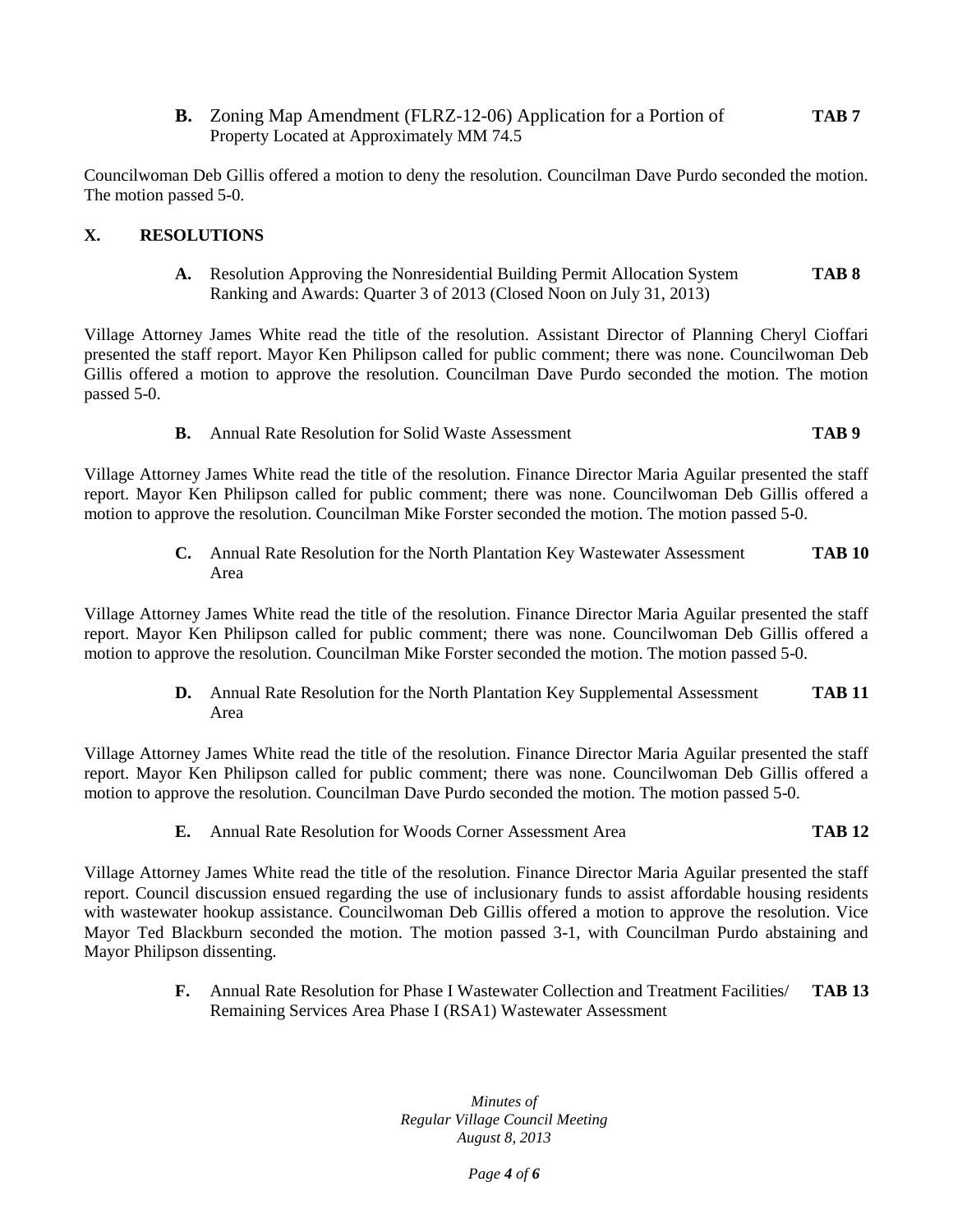Village Attorney James White read the title of the resolution. Finance Director Maria Aguilar presented the staff report. Mayor Philipson called for public comment. David Guardino requested clarification of the assessments. Ms. Aguilar provided clarification. Mayor Philipson closed public comment. Councilwoman Deb Gillis offered a motion to approve. Vice Mayor Ted Blackburn seconded the motion. The motion passed 5-0.

# **XI. MOTIONS**

**A.** Approval of Issuance of Request for Proposals for Residential and Commercial **TAB 14** Solid Waste, Yard Waste and Recycling Collection and Disposal Services

Public Works and Parks & Recreation Director John Sutter presented the staff report to Council. Council discussion ensued.

Mayor Philipson opened public comment. Dave Boerner expressed dissatisfaction with restrictions placed on the Committee, and spoke regarding non-automated containers and collections at Village events. Greg Sullivan, Waste Management, advised Council that the standard industry color is "Pepsi Blue" and that holiday collections are standard practice in the Florida Keys. David Makepeace spoke regarding the possibility of requiring respondents to furnish standard container prices for non-automated containers. Mr. Makepeace commended staff in their development of the RFP. Mayor Philipson closed public comment.

Council directed staff to revise the RFP to specify the desired container color as "Pepsi Blue"; to clarify the definition of commercial container in the Draft Agreement portion of the RFP; include holiday collections; add stickers to garbage and recycling containers; and include a dumpster maintenance program. Council confirmed the desire to apply a "cone of silence" to the RFP.

Councilwoman Deb Gillis offered a motion to approve the RFP in substantially the form provided and as amended. Councilman Dave Purdo seconded the motion. The motion passed 5-0.

### **XII. WASTEWATER MATTERS**

**A.** Wastewater Project Update

Wastewater Program Manager Director Greg Tindle presented the staff report to Council. Mayor Ken Philipson requested the pump station site acquisitions be added to ongoing projects list provided to Council.

Mayor Philipson opened public comment. Stan Margulies requested "Wastewater Matters" by moved to the beginning of the agenda. Mr. Marguiles also requested all purchases be made directly by the Village to save on tax costs. David Guardino requested a representative of Reynolds Water Islamorada be present at Regular Village Council Meetings to respond to Council questions.

Councilman Dave Purdo requested of Council that Wastewater Matters be moved to the beginning of the agenda. Council declined the move.

### **XIII. MAYOR / COUNCIL COMMUNICATIONS**

**A.** Discussion Regarding Local Tax Exemption for Designated Historic Landmarks (Mayor Philipson)